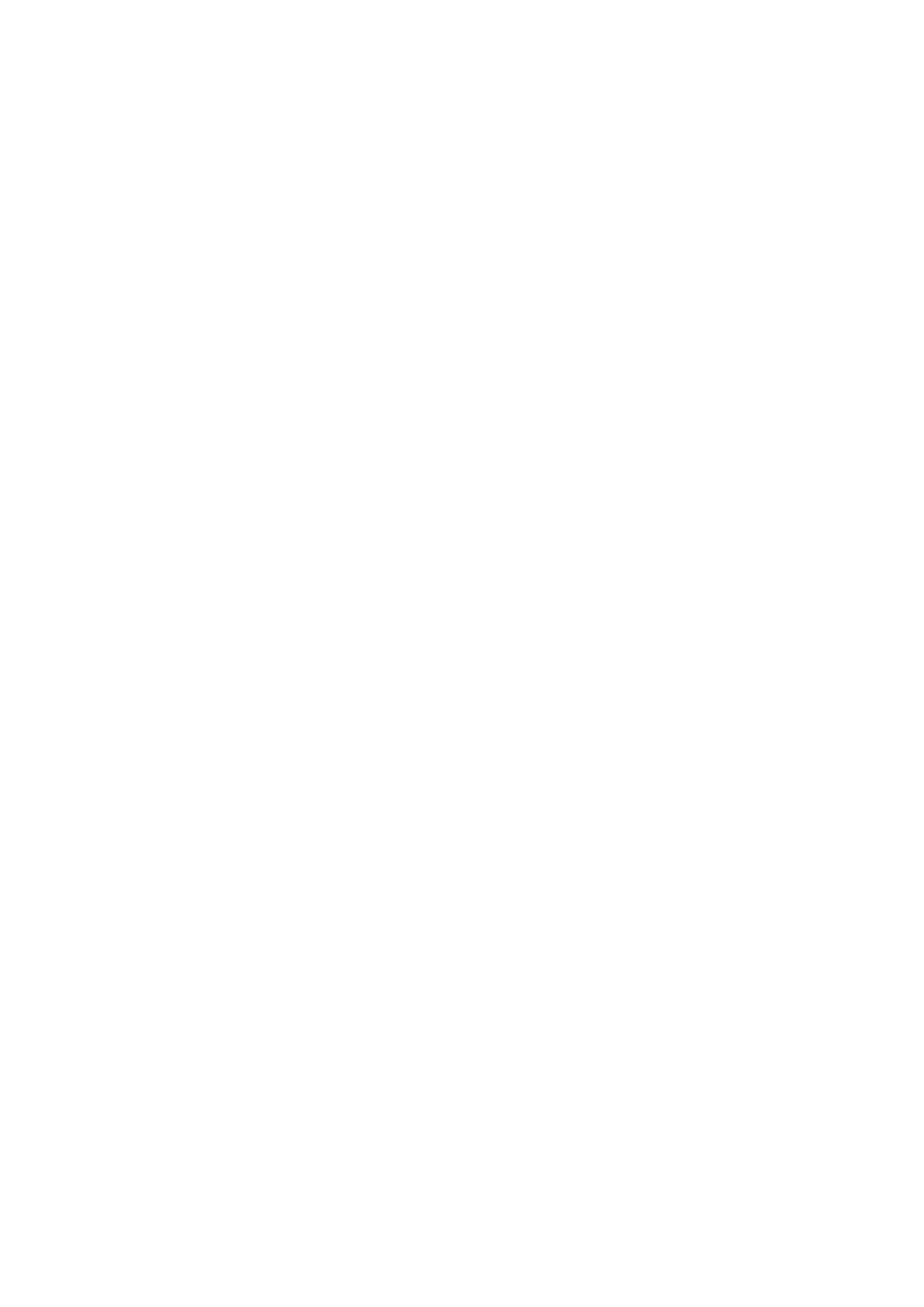# **Contents**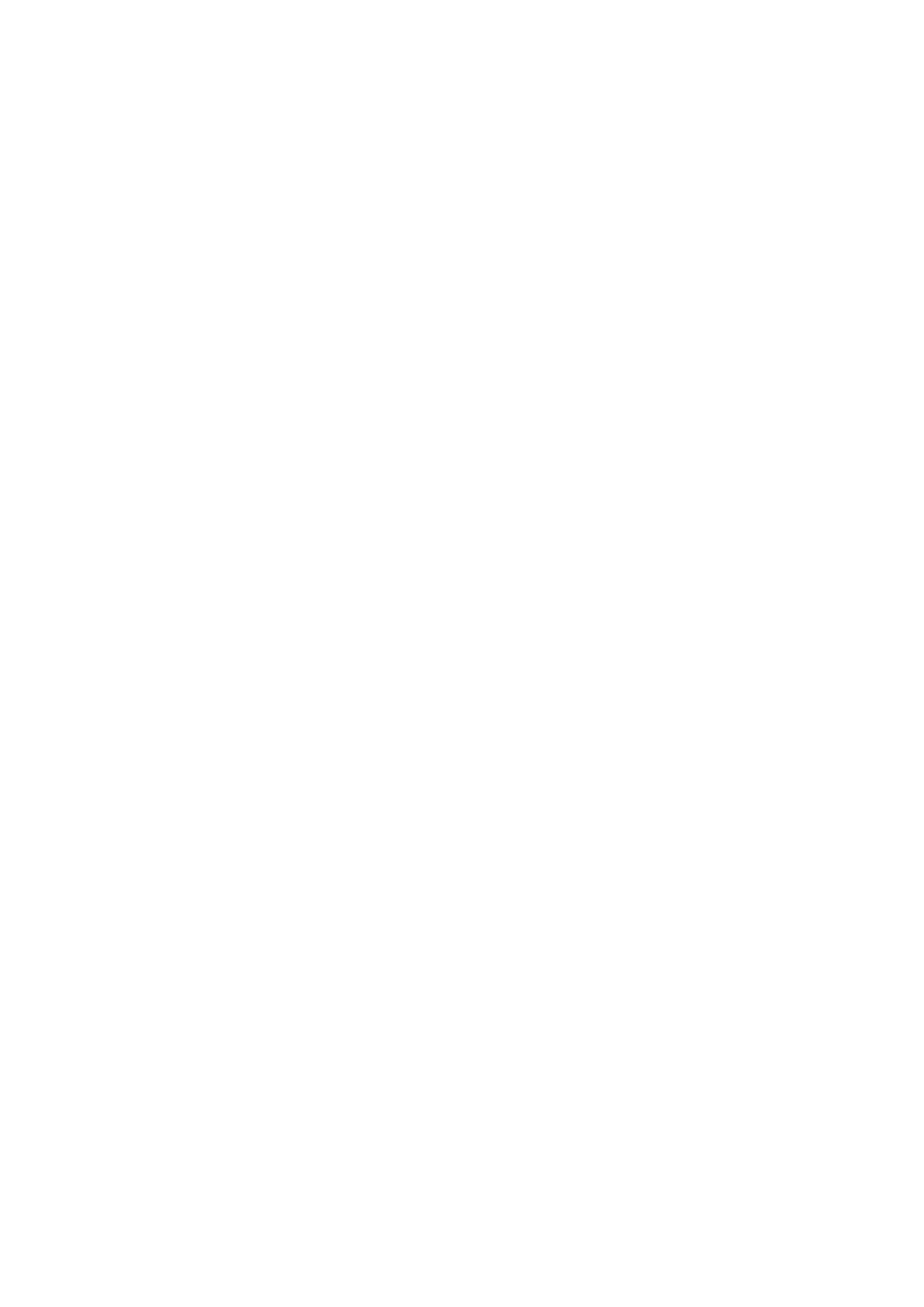# Introduction

GigaPX Tools is a program which consist in a set of useful functions to manage gigapixel images. It supports, both for input and output, three of the most used file formats : **RAW**, **TIFF/bigTIFF** and **KRO**.

The tools provided by the software are : "**Format conversion**", "**Split**", "**Merge**", "**Crop**" and "**Resize**". **Format conversion** is useful to change the image file format to a different one. **Split** is used to divide the giant image into small tiles. This could be necessary when the image needs to be retouched in some areas and it's not possible to edit the whole image due to the size of the picture. **Merge** is used to recombine the tiles into a single image, but it could be used to paste different images into one picture too. **Crop** permits to cut out the borders or to extract a small part of the image, while **Resize** is useful to get a reduced version of the whole image.

The program doesn't need much memory, thus it can be used successfully with a 32-bit operating system and 2-4 GB of ram. Using a test image of 76.8 gigapixel it ran smoothly and all procedures were completed with success.

### Choose the right version

GigaPX Tools is offered in three different editions : **Free**, **Lite** and **Pro**. The **Free** version is free both for personal and commercial use. See the table below for the differences between the versions:

|                                                | <b>FREE</b>     | <b>LITE</b>     | <b>PRO</b>         |
|------------------------------------------------|-----------------|-----------------|--------------------|
| Maximum image side dimension (width or height) | 150,000 pixels  | 300,000 pixels  | 100,000,000 pixels |
| Maximum image size                             | $2.0$ gigapixel | $6.0$ gigapixel | No limits          |
| Maximum tile side dimension (width or height)  | $30,000$ pixels | 30,000 pixels   | 1,000,000 pixels   |

Please refer to [www.gigapxtools.com](http://www.gigapxtools.com/) for additional information regarding the price of the licenses.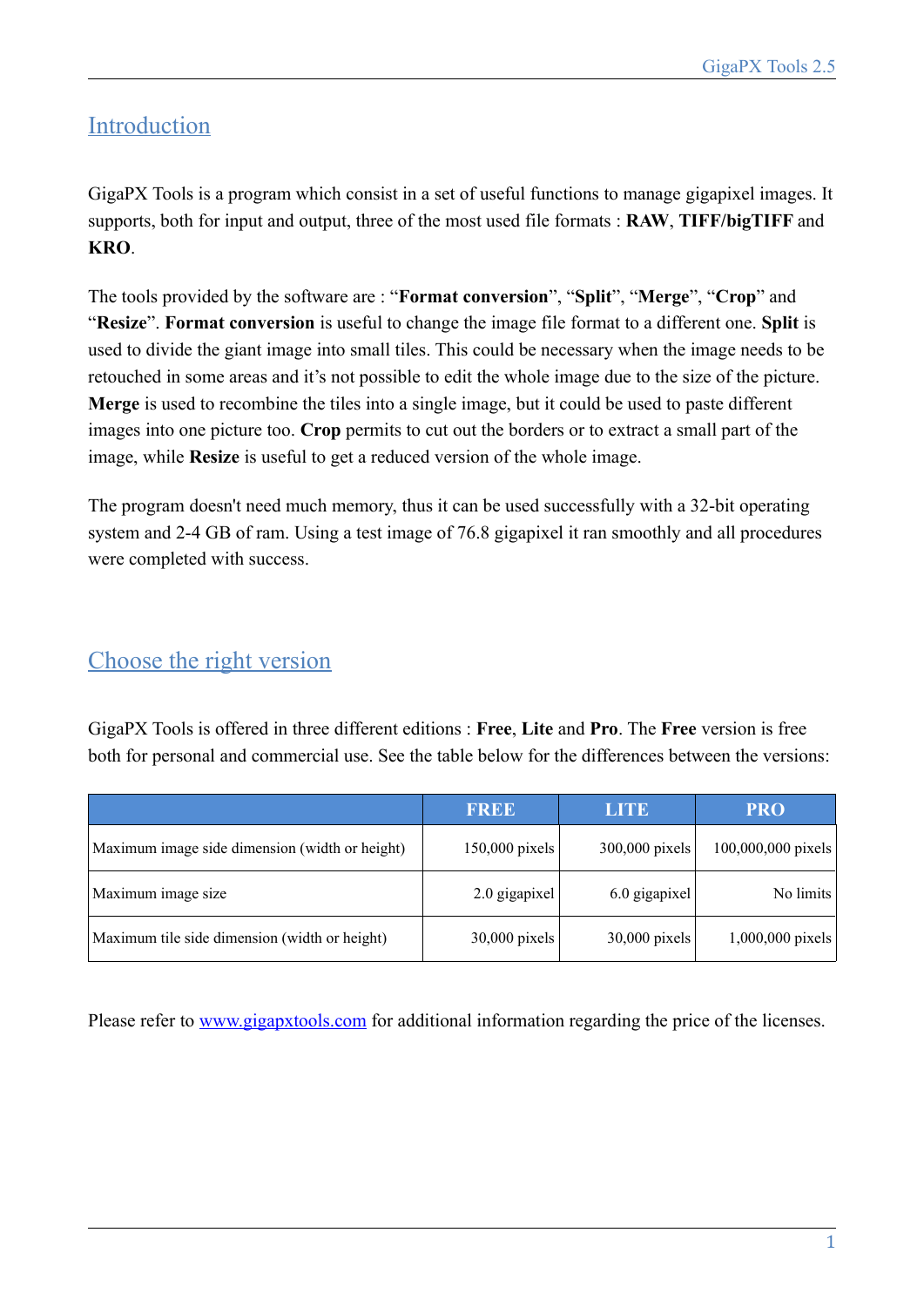# Format conversion

| <sup>2</sup> GigaPX Tools 2.5.0 PRO                                  |                               |                              |               | $\times$         |
|----------------------------------------------------------------------|-------------------------------|------------------------------|---------------|------------------|
| <b>Convert</b><br><b>Crop</b>                                        | <b>Resize</b><br><b>Split</b> | Merge                        | <b>Viewer</b> | <b>About</b>     |
| Input file                                                           |                               |                              |               | m.               |
|                                                                      | Info                          |                              |               |                  |
| File size:<br>Width:<br>Height:                                      |                               | Bits:<br>Channels:<br>Image: |               |                  |
| <b>Convert image</b><br>Convert the image to a different file format |                               |                              |               |                  |
| Output format<br>$\odot$ TIFF                                        | $\bigcirc$ TIFF (LZW)         | ORAW                         | KRO           |                  |
| Output directory                                                     |                               |                              |               |                  |
|                                                                      |                               |                              |               | <br><b>Start</b> |

As stated in the introduction, the program is capable of managing **RAW**, **TIFF/bigTIFF** and **KRO** files both **8-bit** or **16-bit**.

RAW and TIFF must have **3 channels** (RGB), while KRO must have **4 channels** (RGB + Alpha). The byte order of the 16-bit RAW files must be "**PC-IBM**".

The conversion tool can open any image in one of the supported formats and save it in any other supported format. The saved images always have the same color depth as the input files.

Before proceeding with the conversion, you've got to select the input file (the image to be converted). Click the **button on the right side of "Input file**" and select the image. It is also possible to drag the selected file into the "**Input file**" area.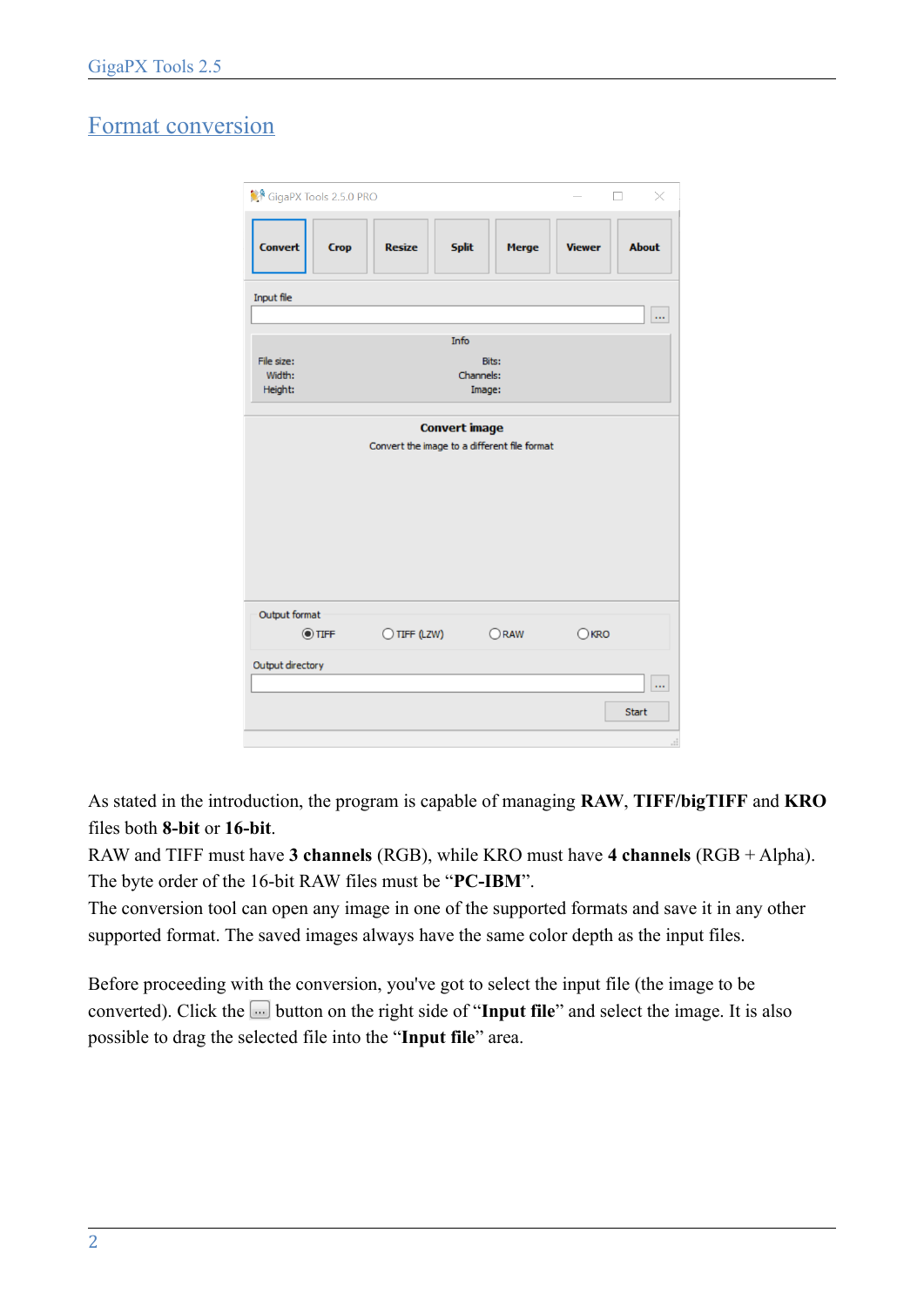| <br><b>Convert</b><br>                                                        | <b>Split</b><br>About<br>Resize<br><b>Crop</b><br>Merge |  |  |  |
|-------------------------------------------------------------------------------|---------------------------------------------------------|--|--|--|
| <b>Input file</b>                                                             | $\sim$                                                  |  |  |  |
|                                                                               | Info                                                    |  |  |  |
| File size: -<br>Bits: -<br>Channels: -<br>Width: -<br>Height: -<br>$Image: -$ |                                                         |  |  |  |
| Convert image<br>Convert the image to a different file format                 |                                                         |  |  |  |

*The input file area marked in red*

When a RAW file is selected, a new small window could appear asking the width, the height and the number of bits of the image. Click the 8-bit or 16-bit button, then, while the width or the height value is typed in the proper input box, the program automatically calculates the value of the other dimension.

> If the file name ends with the values of the width and the height, then the program retrieves the image dimensions and the number of bits automatically. Ex : test\_10000x5000.raw.

The presence of the underscore ("\_") before the first number is mandatory.

Before saving the picture it is possible to select a different folder for the output file. This could be useful to save time in moving the image after conversion, but it's very helpful to increase the conversion speed if the computer has at least two physical disks (one disk with two or more partitions counts as one disk). Saving the image to a different disk dramatically reduces the disk heads movements, increasing the read/write operations speed.

Click the  $\Box$  button on the right side of "Output directory" and choose the disk and folder you want. It is also possible to drag the output directory in the "**Output directory**" area.



If this field is left empty the program saves the image in the same directory as the source file.

To clear a previous selection double click the "**Output directory**" input box.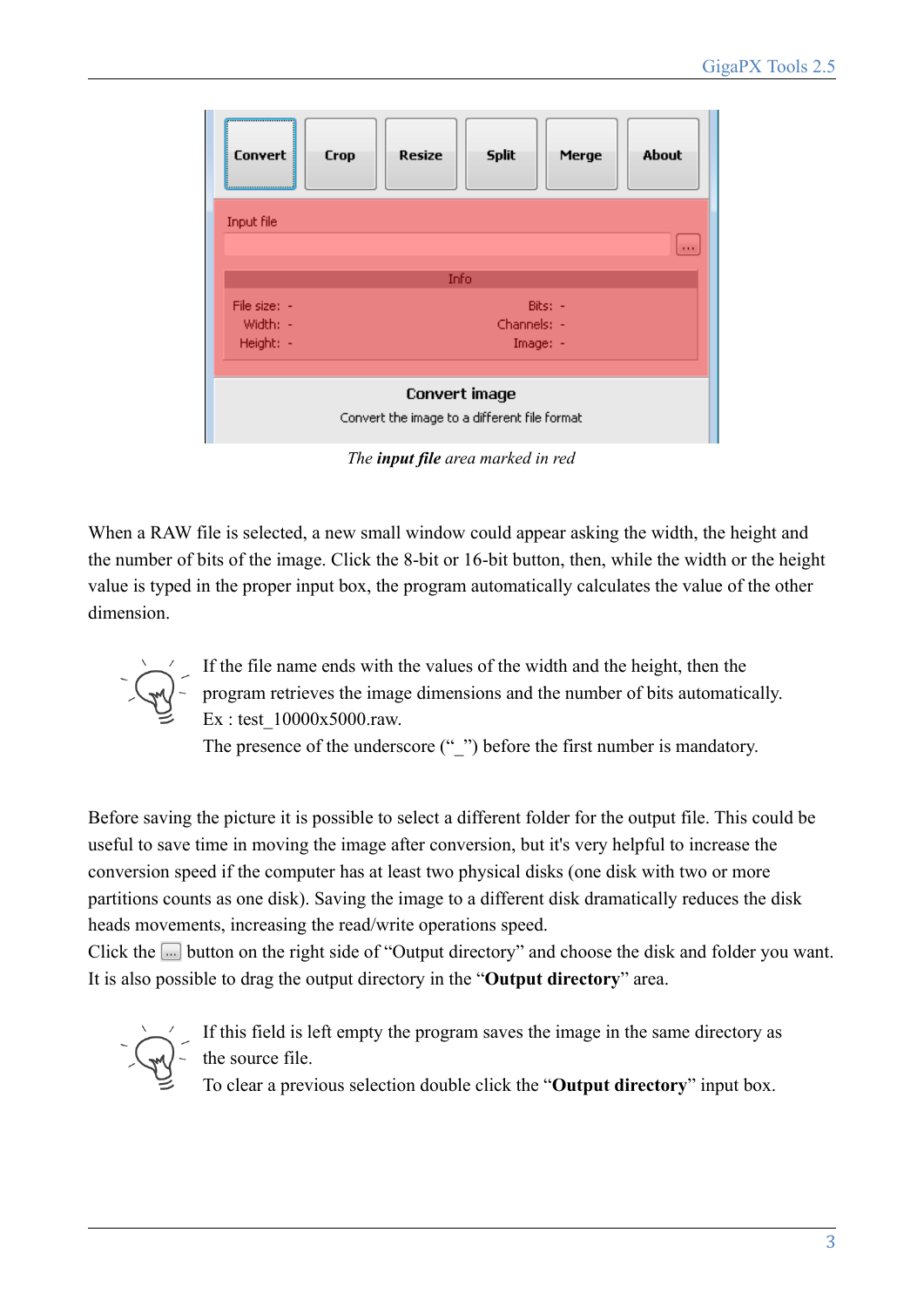| Output format<br><b>◎ TIFF</b> | ◯ TIFF (LZW) | ORAW | $\odot$ KRO  |
|--------------------------------|--------------|------|--------------|
| Output directory               |              |      | $\alpha$ and |
|                                |              |      | <b>Start</b> |
|                                |              |      |              |

*The output directory area marked in red*

To convert the image into one of the three formats, click the appropriate radio button : "**TIFF**", "**TIFF (LZW)**", "**RAW**", "**KRO**".



"TIFF" means uncompressed, while "TIFF (LZW)" means compressed using the lossless LZW algorithm. If the possible compression ratio is low, the size of the compressed file could result bigger than the uncompressed version.



The "bigTIFF" format is automatically used, while saving, if the predicted file size is 4 GB or more. To avoid confusion, in this case the program adds ".big" to the end of the file name and before the .tif extension (.big.tif).

Depending on the image dimensions the conversion process could take from some minutes to some hours. Click "**Start**" to begin the conversion.

|       | Progress info |       |
|-------|---------------|-------|
|       |               |       |
|       |               |       |
|       | 77%           |       |
|       |               |       |
|       |               |       |
| Pause |               | Abort |
|       |               |       |
|       |               |       |

During the operation a progress bar is shown and it's possible to pause or abort the operation.

#### *The progress bar*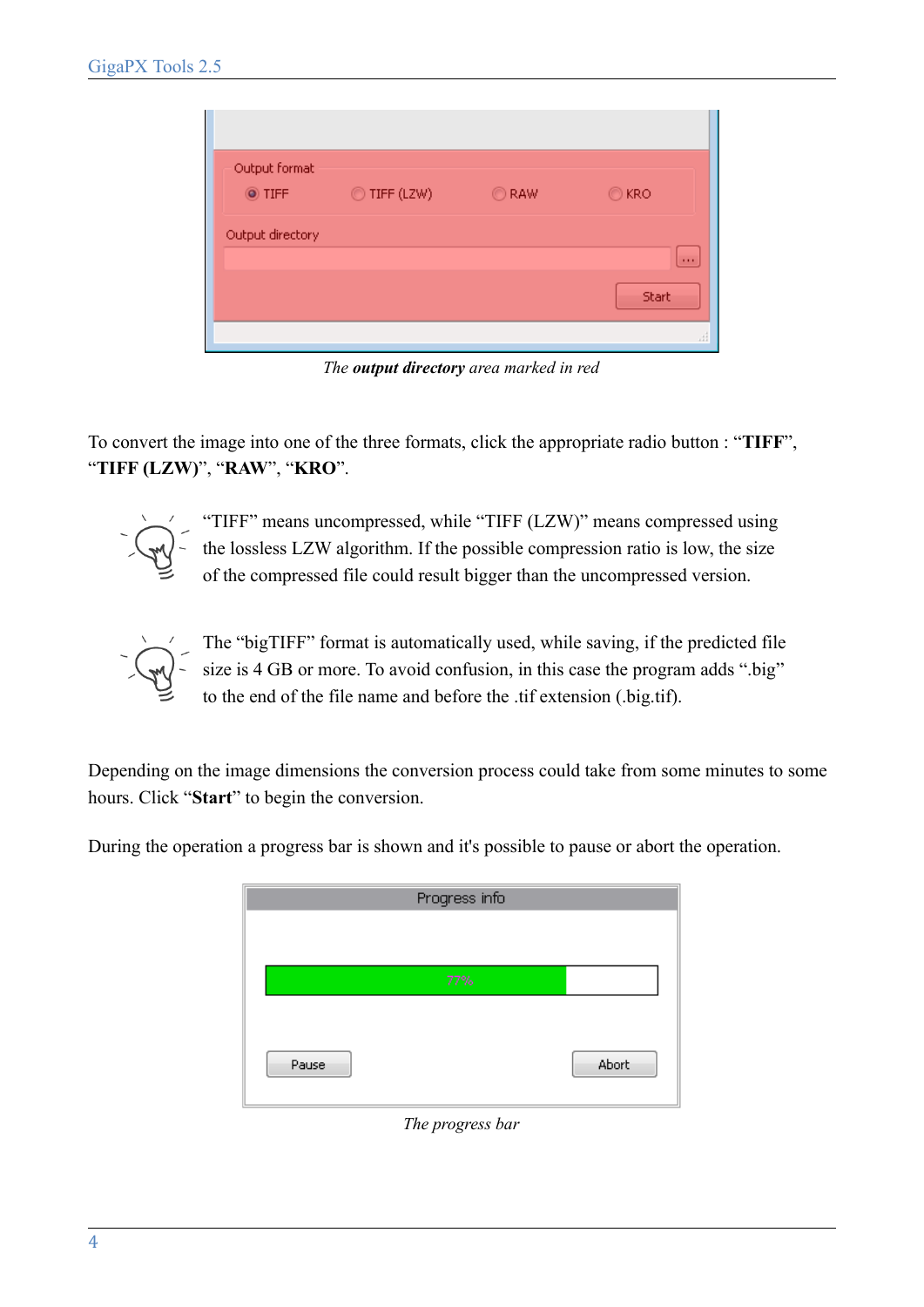# Crop image

|                               | <sup>2</sup> GigaPX Tools 2.5.0 PRO                 |                     |             |               | $\times$     |
|-------------------------------|-----------------------------------------------------|---------------------|-------------|---------------|--------------|
| <b>Convert</b><br><b>Crop</b> | <b>Resize</b>                                       | <b>Split</b>        | Merge       | <b>Viewer</b> | <b>About</b> |
| Input file                    |                                                     |                     |             |               |              |
|                               |                                                     |                     |             |               | $\cdots$     |
|                               |                                                     | Info                |             |               |              |
| File size:                    |                                                     | Bits:               |             |               |              |
| Width:<br>Height:             |                                                     | Channels:<br>Image: |             |               |              |
|                               |                                                     |                     |             |               |              |
|                               |                                                     | <b>Crop image</b>   |             |               |              |
|                               | Crop the image using the given coordinates and size |                     |             |               |              |
|                               |                                                     |                     |             |               |              |
|                               | <b>Top left point</b>                               |                     | <b>Size</b> |               |              |
|                               | X<br>Ÿ                                              | Width               |             | Height        |              |
|                               | 0 <br>$\mathbf{0}$                                  |                     | $1\vert$    | $\mathbf{1}$  |              |
|                               |                                                     |                     |             |               |              |
|                               |                                                     |                     |             |               |              |
|                               |                                                     |                     |             |               |              |
| Output format                 |                                                     |                     |             |               |              |
| $\odot$ TIFF                  | $\bigcirc$ TIFF (LZW)                               | ORAW                |             | KRO           |              |
| Output directory              |                                                     |                     |             |               |              |
|                               |                                                     |                     |             |               | ш            |
|                               |                                                     |                     |             |               |              |
|                               |                                                     |                     |             |               | <b>Start</b> |
|                               |                                                     |                     |             |               |              |

This tool is useful to cut out black areas around the image borders or to extract a portion of the picture. The program will create a copy of the image starting to copy pixels from the topmost left point indicated in the input boxes and using the width and height values inserted.

Choose the input file, the output file format and the destination directory as described in the "Format conversion" chapter. Insert the coordinates, in pixel, of the topmost left point, then insert the desired width and height for the resulting image.

The first point of an image is located on the top-left corner and its coordinates are 
$$
(0,0)
$$

The program is designed to protect the input file from being overwritten by the output file.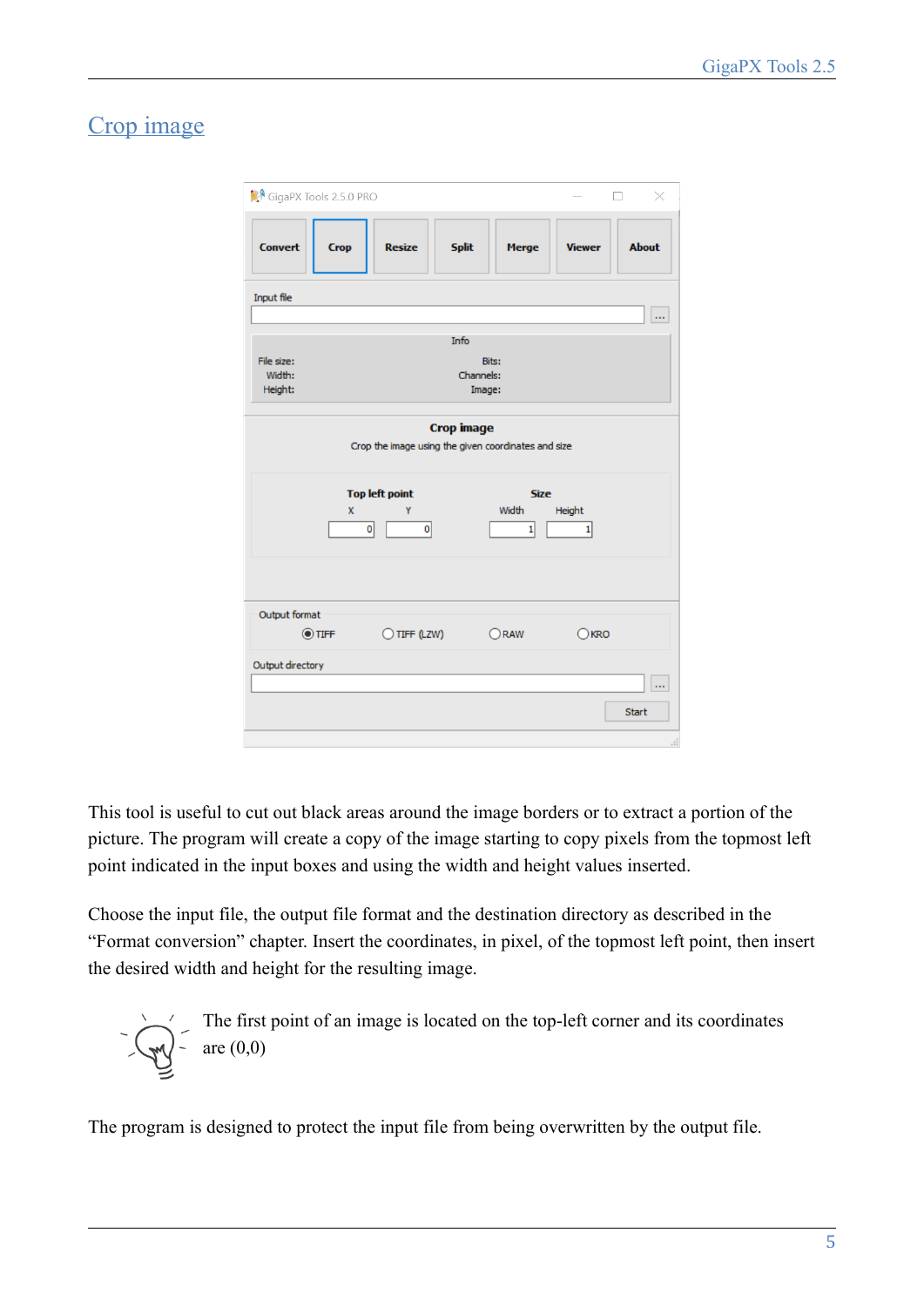# Image resize

| <sup>2</sup> GigaPX Tools 2.5.0 PRO                                                                                             |               |              |              |               | $\times$     |
|---------------------------------------------------------------------------------------------------------------------------------|---------------|--------------|--------------|---------------|--------------|
| <b>Convert</b><br><b>Crop</b>                                                                                                   | <b>Resize</b> | <b>Split</b> | <b>Merge</b> | <b>Viewer</b> | <b>About</b> |
| Input file                                                                                                                      |               |              |              |               |              |
|                                                                                                                                 |               | Info         |              |               |              |
| File size:                                                                                                                      |               | Bits:        |              |               |              |
| Width:                                                                                                                          |               | Channels:    |              |               |              |
| Height:                                                                                                                         |               | Image:       |              |               |              |
| <b>Resize image</b><br>Resize the image using the given width<br><b>Image size</b><br>Width<br>Height<br>$\overline{0}$<br>1000 |               |              |              |               |              |
| $\bigcirc$ Fast method (less quality)<br>Slow method (better quality)                                                           |               |              |              |               |              |
| Output format                                                                                                                   |               |              |              |               |              |
| O TIFF                                                                                                                          | O TIFF (LZW)  |              | ORAW         | KRO           |              |
| Output directory                                                                                                                |               |              |              |               |              |
|                                                                                                                                 |               |              |              |               |              |
|                                                                                                                                 |               |              |              |               | <b>Start</b> |
|                                                                                                                                 |               |              |              |               |              |

Sometimes it could be useful to have a smaller version of the gigapixel image, for example to have a quick preview of the just rendered image, to publish it on a web page, to print a copy or set it as desktop background. Using this tool it's possible to create an image of any dimension (smaller than the original) easily.

Select the input file, the output file format and the destination directory as described in the "Format conversion" chapter, then insert the desired width of the resized image. The height will be calculated automatically to match the original aspect ratio.



In some cases the dimensions of the resized picture could be slight different than the user selection due to divisions approximation during the scale process.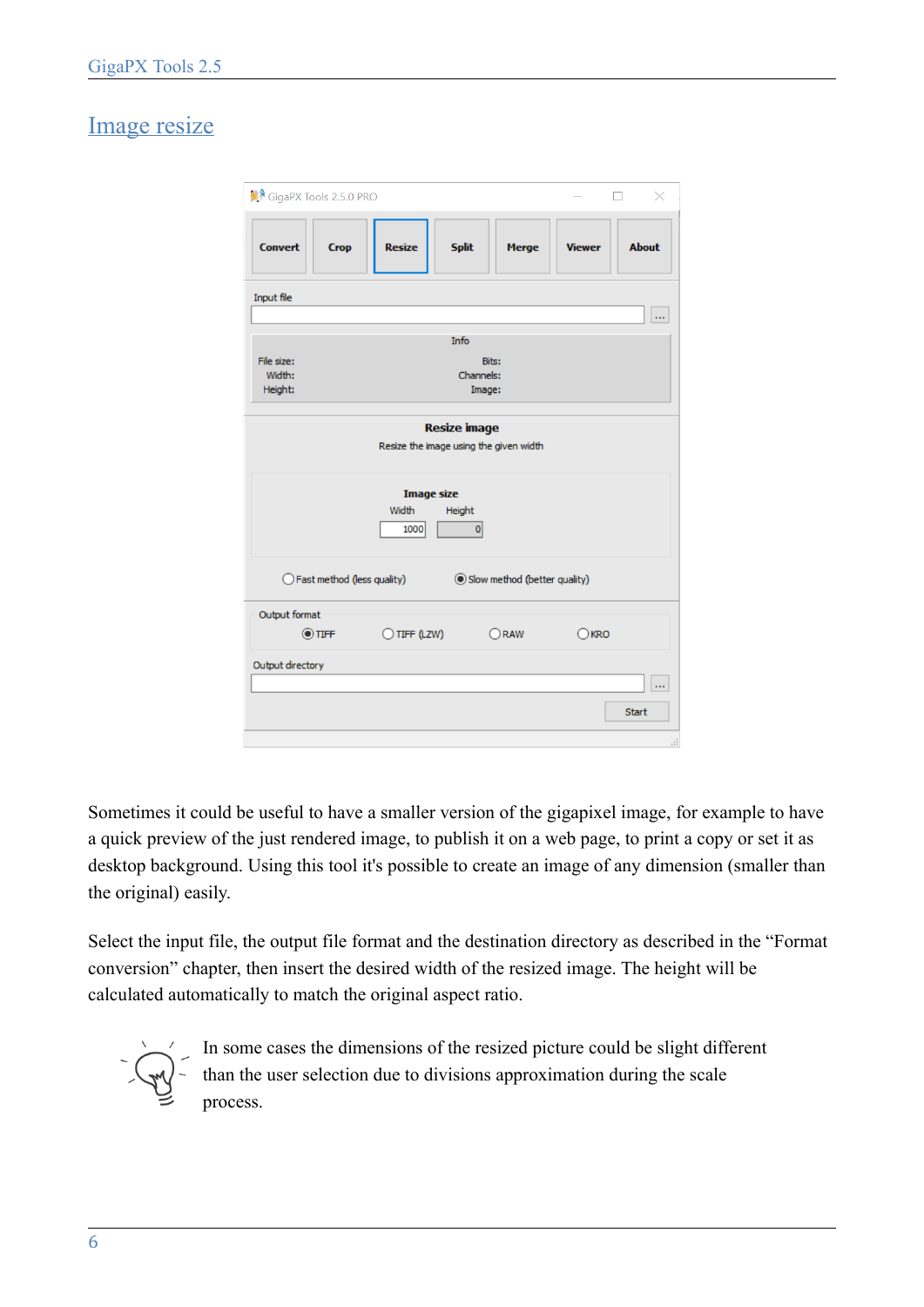# Split image

| <sup>14</sup> GigaPX Tools 2.5.0 PRO<br>× |                                                                                |                        |               |              |  |
|-------------------------------------------|--------------------------------------------------------------------------------|------------------------|---------------|--------------|--|
| <b>Convert</b><br><b>Crop</b>             | <b>Resize</b><br><b>Split</b>                                                  | Merge                  | <b>Viewer</b> | <b>About</b> |  |
| Input file                                |                                                                                |                        |               |              |  |
|                                           |                                                                                |                        |               |              |  |
|                                           | <b>Info</b>                                                                    |                        |               |              |  |
| File size:                                |                                                                                | Bits:                  |               |              |  |
| Width:                                    |                                                                                | Channels:              |               |              |  |
| Height:                                   |                                                                                | Image:                 |               |              |  |
|                                           | <b>Split image</b><br>Slice the image into many smaller tiles                  |                        |               |              |  |
| <b>Tile dimensions</b>                    |                                                                                | <b>Number of tiles</b> |               |              |  |
| Width                                     | Height                                                                         | X<br>Y                 |               |              |  |
| 1000                                      | 1000                                                                           | $\mathbf{0}$           | 0             |              |  |
|                                           | Note: Photoshop supports documents up to 300,000<br>pixels in either dimension |                        |               |              |  |
| Output format                             |                                                                                |                        |               |              |  |
| $\odot$ TIFF                              | $\bigcirc$ TIFF (LZW)                                                          | ORAW                   | KRO           |              |  |
| Output directory                          |                                                                                |                        |               |              |  |
|                                           |                                                                                |                        |               | <b>Split</b> |  |
|                                           |                                                                                |                        |               | $\cdot$      |  |

Stitching many photos into a gigapixel image is not a problem using recent software. These programs are powerful and precise, and often there is the possibility of removing ghosts artifacts automatically. However, it could happen that small areas of the big image needs to be retouched by hand using a photo editing software like Photoshop or Gimp. In most cases it's not possible to load the whole image in the editor due to the huge file size.

To bypass this problem **GigaPX Tools** offers the "**Split**" function. This tool divides the picture into small pieces, so it's possible to edit the tiles that need to be adjusted.

When all the required changes are done, it's possible to combine the tiles back to the gigapixel image using the "**Merge**" function.

Before proceeding, choose the input file and the output directory as described in the "Format conversion" chapter.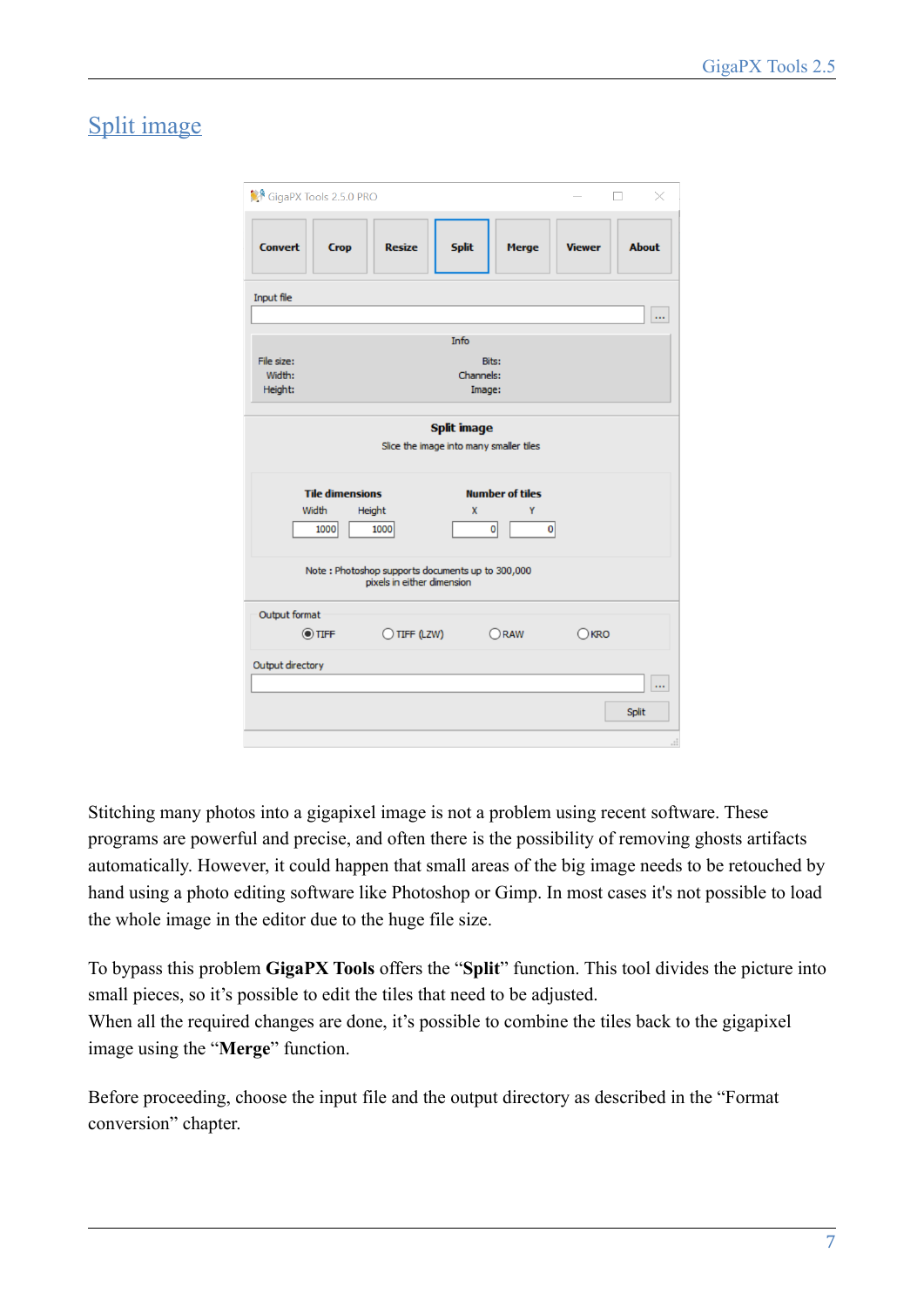Now select the width and the height, in pixel, of the tiles. The program calculates the number of tiles along the X axis and the Y axis that will be generated. Chose the file format of the tiles (Tiff, Raw or Kro), then click "**Split**".

It could take a while, depending on the image size, but in the end the user will find  $X * Y$  tiles saved on the disk.



Don't change the file name of the tiles or the merge function will fail. For more info about the file name convention see the "Merge tiles" chapter.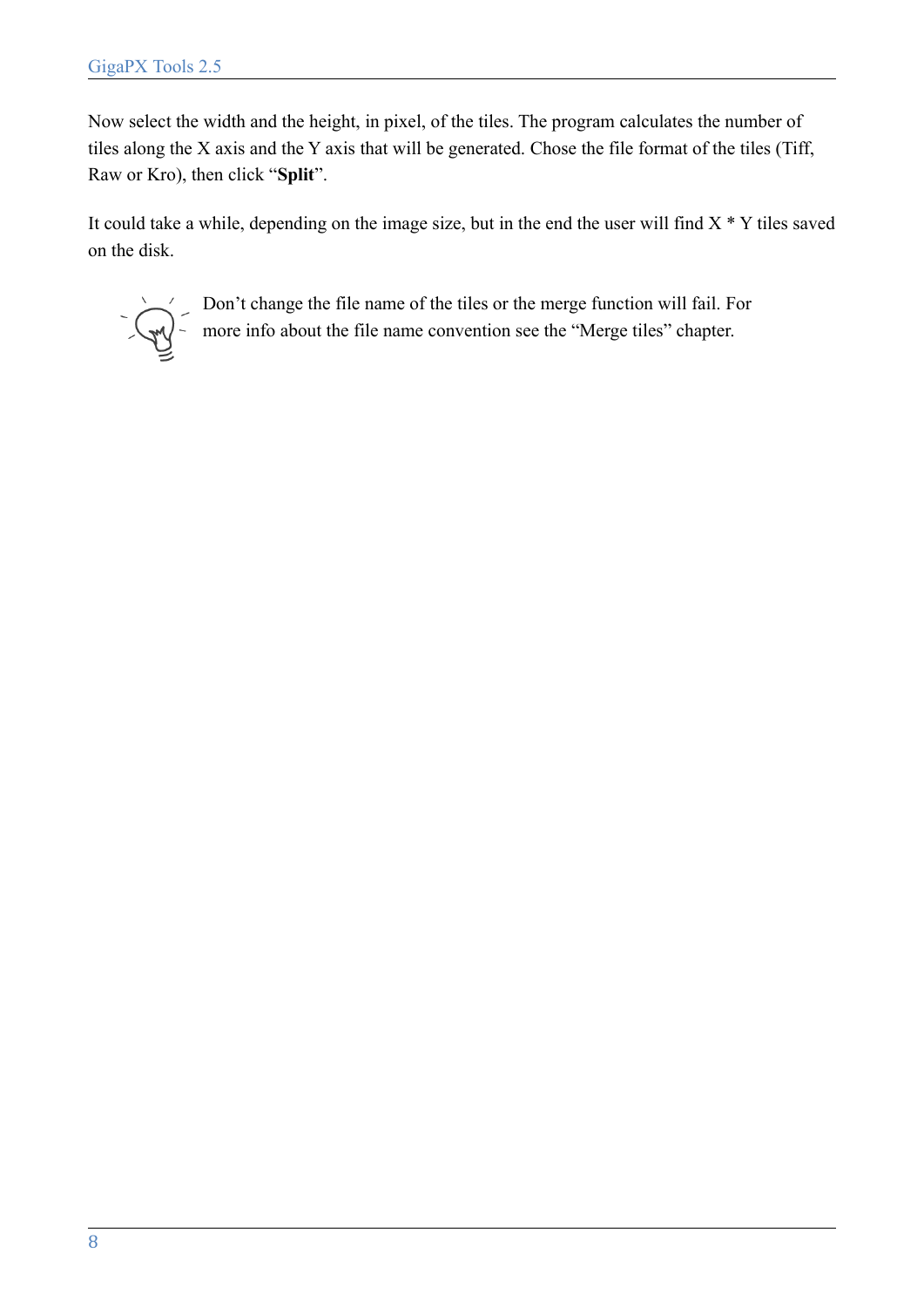# Merge tiles

| <sup>2</sup> GigaPX Tools 2.5.0 PRO           |                                                            |                              |               | $\times$     |  |
|-----------------------------------------------|------------------------------------------------------------|------------------------------|---------------|--------------|--|
| <b>Convert</b><br><b>Crop</b>                 | <b>Split</b><br><b>Resize</b>                              | <b>Merge</b>                 | <b>Viewer</b> | <b>About</b> |  |
| <b>Input files</b>                            |                                                            |                              |               | ш            |  |
|                                               | Info                                                       |                              |               |              |  |
| File size:<br>Width:<br>Height:               |                                                            | Bits:<br>Channels:<br>Image: |               |              |  |
|                                               | <b>Merge images</b><br>Merge multiple tiles into one image |                              |               |              |  |
| <b>Number of tiles</b><br>X<br>Y<br> 0 <br> 0 |                                                            |                              |               |              |  |
|                                               |                                                            |                              |               |              |  |
| Output format<br>O TIFF                       | O TIFF (LZW)                                               | ORAW                         | KRO           |              |  |
| Output directory                              |                                                            |                              |               |              |  |
|                                               |                                                            |                              |               | Merge        |  |

This function is normally used after the "**Split**" to recombine all the tiles generated into a single gigapixel image, but the same tool could be useful to merge two or more images not related with the splitting process.

#### **Merge after split:**

click the button on the right side of "**Input file**" and select all the images of the set. It is also possible to drag all the files into the "**Input file**" area. Note that you've got to drag all the files together and it's not possible to drag one file at time.



To select two or more files: click the first file with the mouse, press and hold the SHIFT key, click the last file then release the SHIFT key.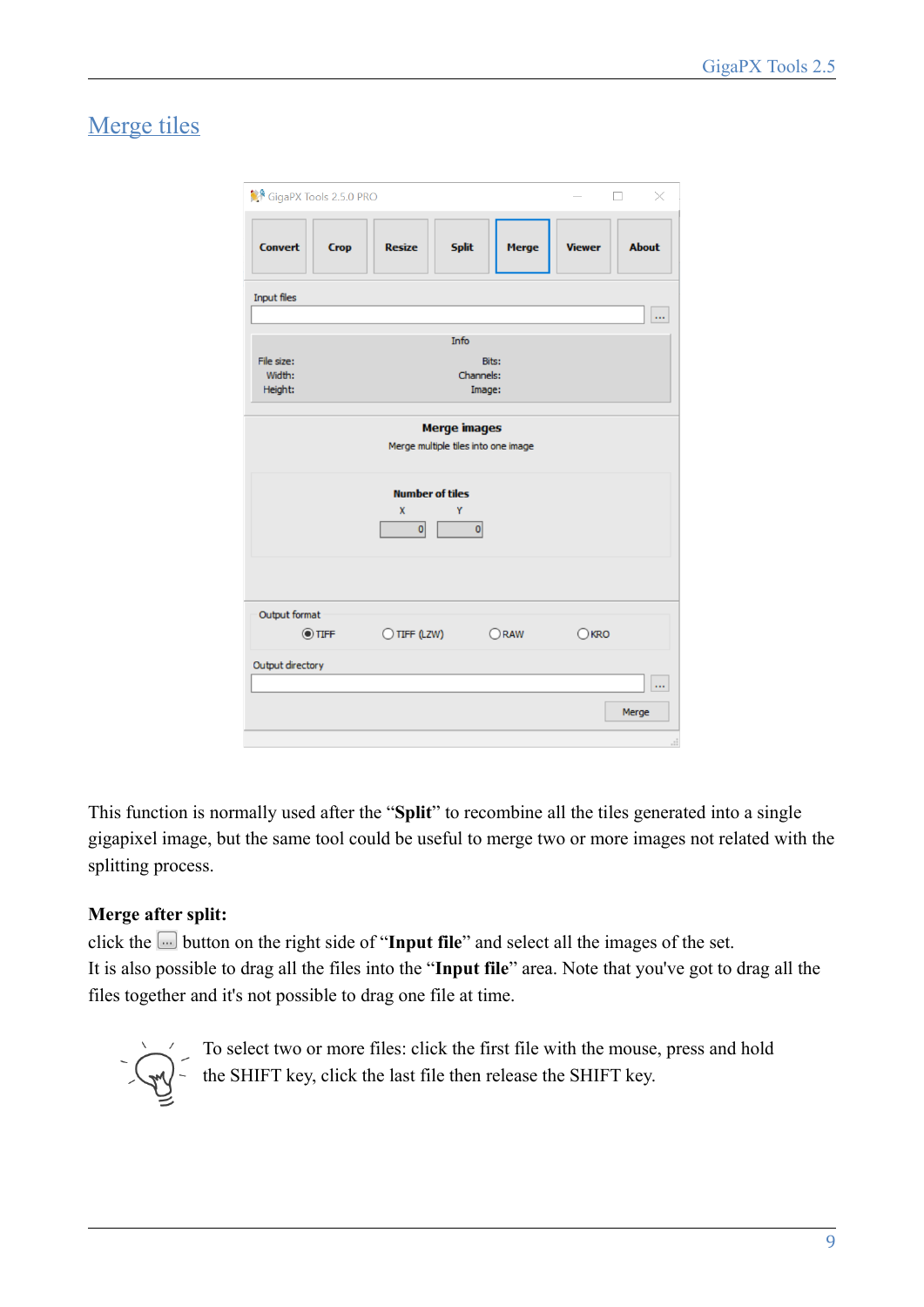After the selection of the input files, the program checks if one ore more tiles are missing analyzing the file names. If everything is right, the software shows the number of tiles along the X and the Y axis as confirmation. If an error message is displayed, check if you selected the right number of tiles.

Select the output format of the gigapixel image and the output directory as explained in the first chapter, then click "**Merge**" and the big file will be recreated.

#### **Merge images without a previous split:**

as mentioned above, it is possible to merge two or more images even if these files weren't created using the "**Split**" function. In this case it's important to follow two simple rules :

- 1. **Tile size**: all tiles must have the same dimensions (the shape can be square or rectangular). The tiles of the last column can be thinner, and the tiles of the last row can be lower.
- 2. **File name**: all tiles must have the same base name (let's say "Test"). After the base name, add the underscore " $\degree$ " and the size in pixel (ie "1000x500"), then a new underscore " $\degree$ " and the  $X/Y$  position of the tile (ie " $X1Y1$ ", which is the topmost left tile). Finally add the file extension (ie ".raw") Example: "Test\_1000x500\_X1Y1.raw", "Test\_1000x500\_X2Y1.raw", "Test 750x500 X3Y1.raw". The X3 is the last in the row and it's thinner. As last tile it's permitted to have a different width.

When the tiles follow these rules it's possible to merge the files as described in the previous paragraph.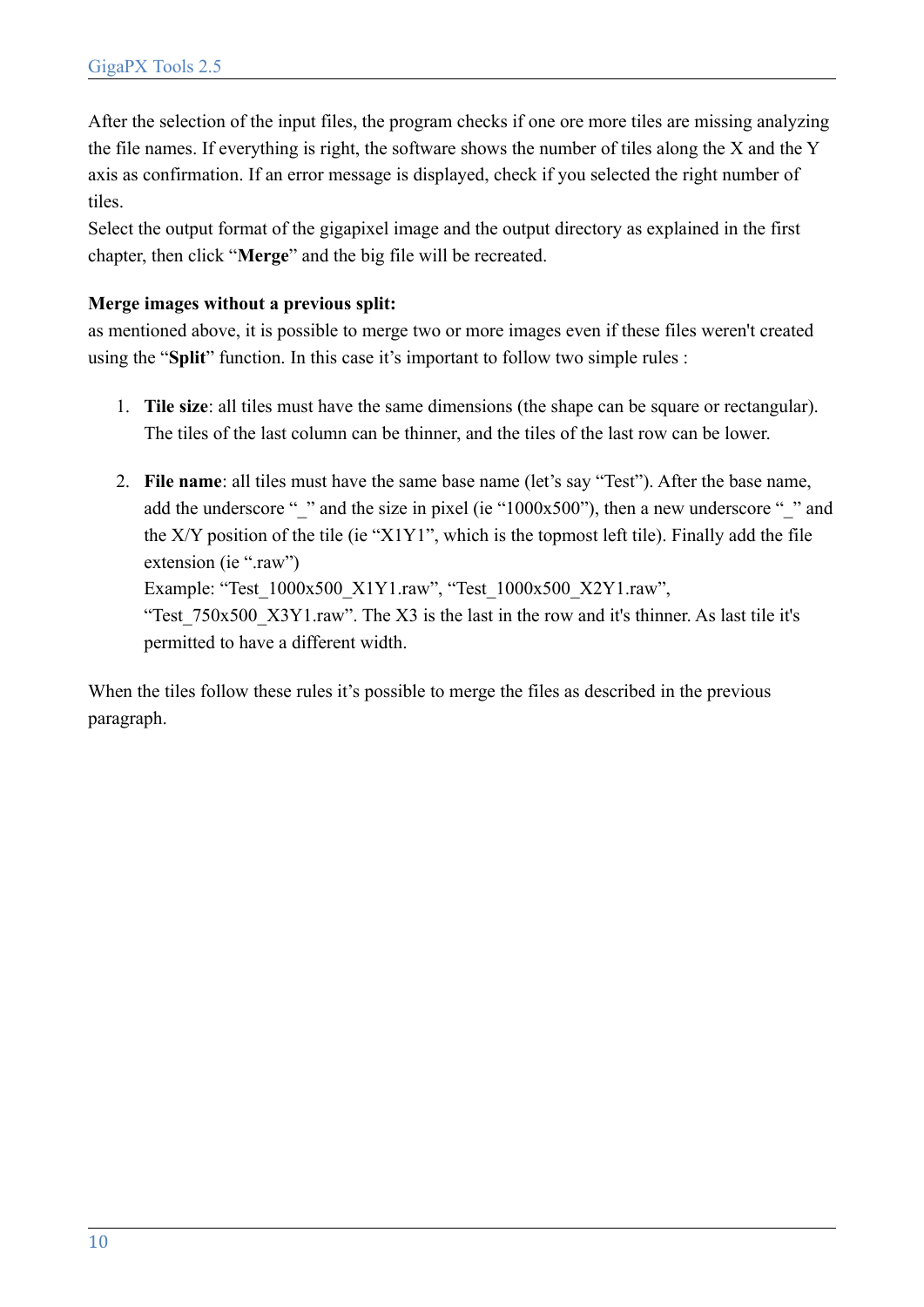### Web viewer

| <sup>1</sup> GigaPX Tools 2.5.0 PRO |                                                              |                              |               | ×            |
|-------------------------------------|--------------------------------------------------------------|------------------------------|---------------|--------------|
| <b>Convert</b><br><b>Crop</b>       | <b>Resize</b>                                                | <b>Split</b><br><b>Merge</b> | <b>Viewer</b> | <b>About</b> |
| Input file                          |                                                              |                              |               |              |
|                                     |                                                              |                              |               |              |
|                                     | Info                                                         |                              |               |              |
| File size: -                        |                                                              | Bits: -                      |               |              |
| Width: -                            |                                                              | Channels: -                  |               |              |
| Height: -                           |                                                              | Image: -                     |               |              |
|                                     | Convert the image into a set of files for a web based viewer | <b>Web viewer</b>            |               |              |
| <b>JPG Tile</b>                     |                                                              | <b>Viewer</b>                |               |              |
| Quality                             |                                                              | O OpenSeadragon (Deep Zoom)  |               |              |
| 100                                 |                                                              | PanoJS                       |               |              |
| ◯ Fast method (less quality)        |                                                              | Slow method (better quality) |               |              |
| Output format                       |                                                              |                              |               |              |
| $\odot$ TIFF                        | TIFF (LZW)                                                   | RAW                          | <b>KRO</b>    |              |
| Output directory                    |                                                              |                              |               | m.           |
|                                     |                                                              |                              |               |              |
|                                     |                                                              |                              |               |              |
|                                     |                                                              |                              |               | <b>Start</b> |

GigaPX Tools 2.5 introduces a new function : an image web-based viewer. The procedure converts the big image into a set of small tiles with different zoom levels. It's possible to select between two different viewers: OpenSeadragon and PanoJS.

The program takes care to copy all the needed files in the output directory and to configure the viewer. A power user has the chance to customize the basic page proposed or integrate the viewer in an existent web page.

With just few clicks you'll be ready to view, zoom and navigate in the picture using a web browser (Firefox, Chrome, Edge etc). When the conversion is completed, open the output directory and double click "OpenSeadragon.html" or "PanoJS.html" to open the browser and start to explore your gigapixel picture.

The image can be viewed from a local disk or uploaded to any website.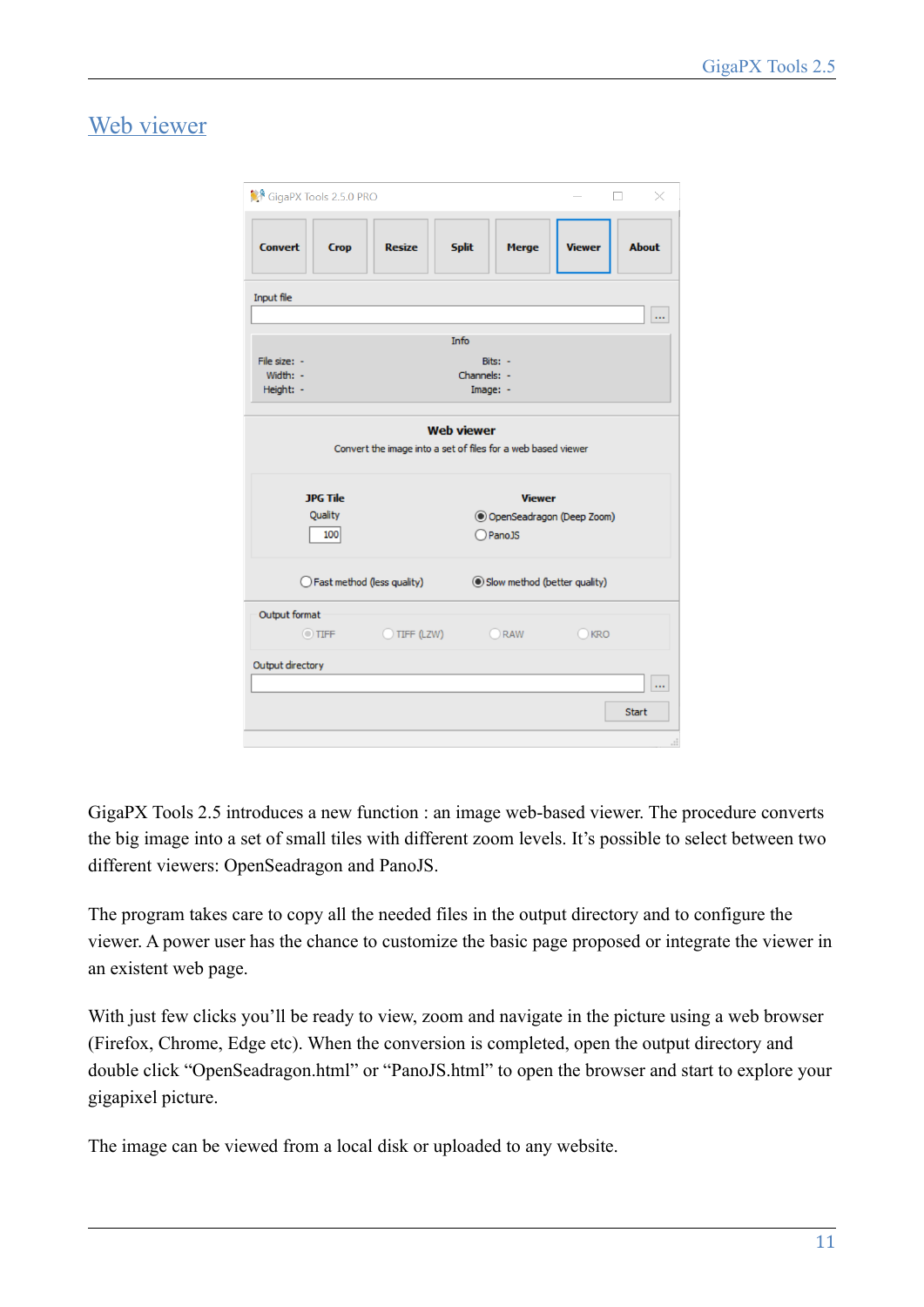| <b>JPG Tile</b>              | <b>Viewer</b>                |
|------------------------------|------------------------------|
| Quality                      | O OpenSeadragon (Deep Zoom)  |
| 100                          | PanoJS                       |
| ◯ Fast method (less quality) | Slow method (better quality) |

The tiles generated are always saved as JPG. It's it possible to select the quality of these files, where 100 is the maximum quality.



16 bit images are converted to 8 bit using a linear conversion. During the test the results were always good, but it could happens, with particular images, that the conversion fails with unexpected results.

Select the viewer: OpenSeadragon or PanoJS.

The tiles are resized by half at every zoom level. You can choose between a fast resizing but with lower quality procedure or a better quality but slower method.

To get more info about the viewers:

<https://openseadragon.github.io/>

<https://dimin.net/software/panojs/>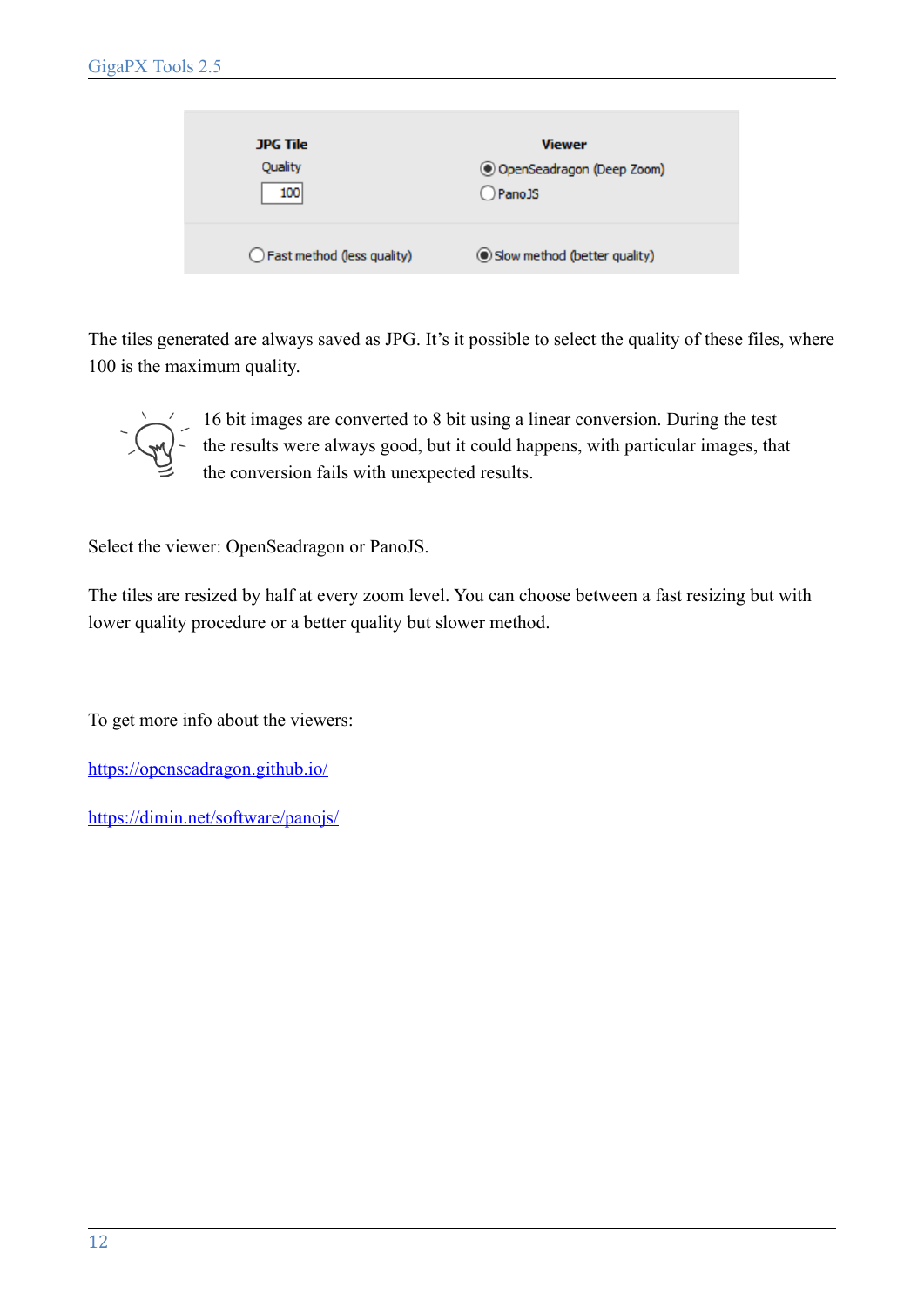# Appendix A : Opening RAW files

Most of the image file formats contain useful info as the width and height in pixels, the number of color channels and the number of bits per color. The RAW file format doesn't contains anyone of these info, so, when opening it with an image editor like Photoshop or Gimp, you must provide these info manually. Using wrong parameters will cause to show the image as corrupted.

To give an example of the corrected data, suppose the image's dimensions are 1792 x 1280 pixels, with 3 channels and 8 bits color depth. The right data to insert to open the image correctly are:

| Photoshop Raw Options                                                                       | $\overline{\mathbf{x}}$ |
|---------------------------------------------------------------------------------------------|-------------------------|
| Describe "cartina_1792X12":<br>(6881280 bytes)                                              | OK<br>Cancel            |
| <b>Dimensions</b><br>Width: 1792<br>pixels                                                  | Swap                    |
| Height: 1280<br>pixels<br>Channels                                                          | Guess                   |
| Count: 3<br>Interleaved<br>Last Channel is Transparency                                     |                         |
| Depth:<br>Byte Order:<br>◉ 8 Bits<br>O Mac<br>$\odot$ 16 Bits<br><b>IBM PC</b><br>◎ 32 Bits |                         |
| Header<br>bytes<br>Size: 0<br>Retain When Saving                                            |                         |